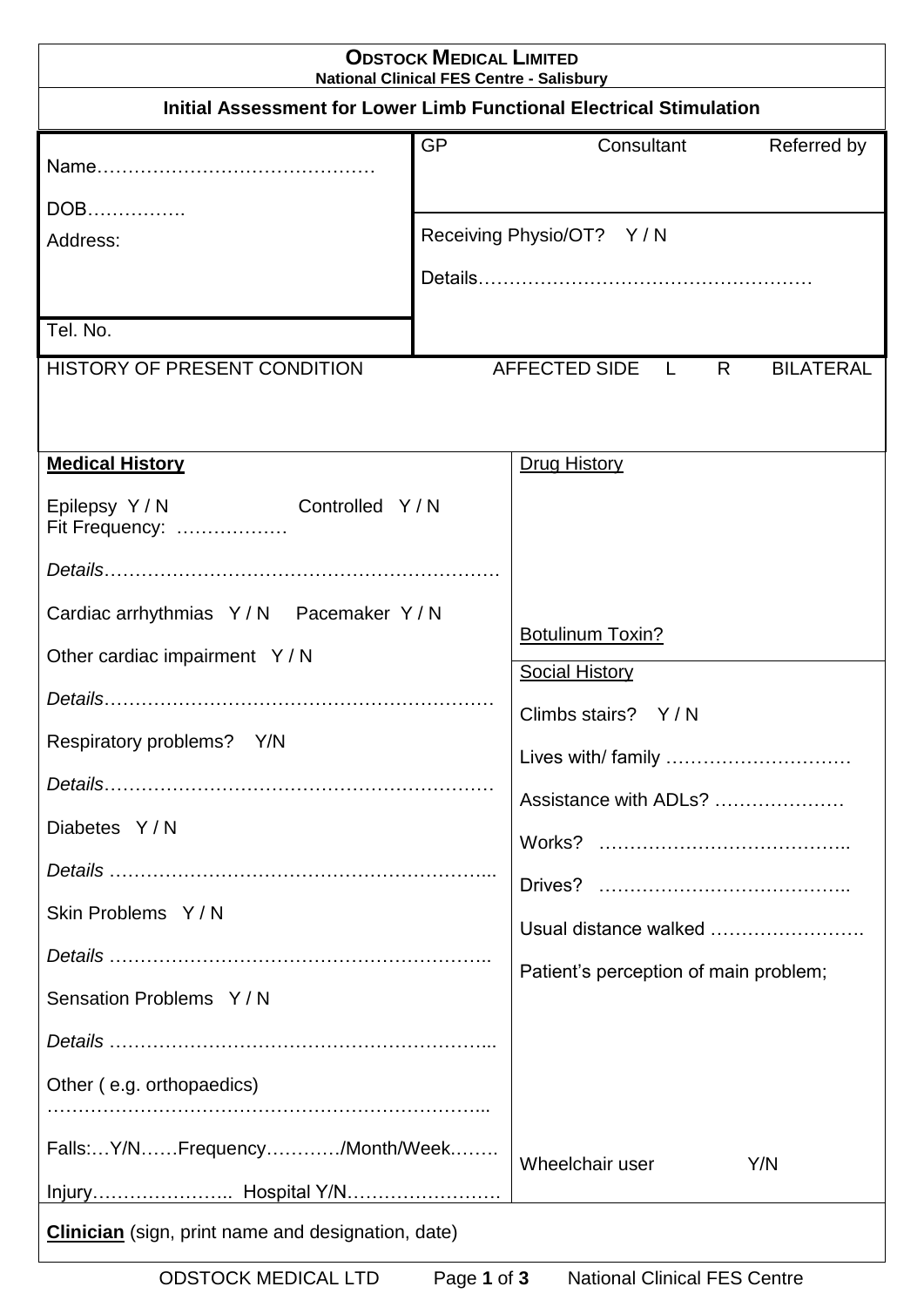| <b>ODSTOCK MEDICAL LIMITED</b><br><b>National Clinical FES Centre - Salisbury</b> |                              |                  |                             |        |                       |           |                  |   |                |
|-----------------------------------------------------------------------------------|------------------------------|------------------|-----------------------------|--------|-----------------------|-----------|------------------|---|----------------|
| <b>Initial Assessment for Lower Limb Functional Electrical Stimulation</b>        |                              |                  |                             |        |                       |           |                  |   |                |
| <b>Lower Limb Assessment</b><br><b>Range of Movement</b>                          |                              |                  | Patient Name<br>DOB/ NHS No |        |                       |           |                  |   |                |
| <b>Position of Assessment</b>                                                     | Passive ROM                  |                  | <b>MRC Scale</b>            |        | <b>Ashworth Scale</b> |           |                  |   |                |
| <b>Hip</b>                                                                        | L                            | $\mathsf{R}$     | L                           | R      | Hip                   |           | L                | R |                |
| Flexion                                                                           |                              |                  |                             |        | <b>Flexors</b>        |           |                  |   |                |
| Extension                                                                         |                              |                  |                             |        | <b>Extensors</b>      |           |                  |   |                |
| Abduction                                                                         |                              |                  |                             |        | Abduction             |           |                  |   |                |
| Adduction                                                                         |                              |                  |                             |        | Adduction             |           |                  |   |                |
| Knee                                                                              | L                            | $\mathsf{R}$     | L                           | R      | Knee                  |           | L                | R |                |
| Flexion                                                                           |                              |                  |                             |        | <b>Flexors</b>        |           |                  |   |                |
| Extension                                                                         |                              |                  |                             |        | <b>Extensors</b>      |           |                  |   |                |
| Ankle                                                                             | L                            | R                | L                           | R      | Ankle                 |           | L                | R |                |
| Plantarflexion                                                                    |                              |                  |                             |        | Plantarflexors        |           |                  |   |                |
| Dorsiflexion                                                                      |                              |                  |                             |        | <b>Dorsiflexors</b>   |           |                  |   |                |
| Eversion                                                                          |                              |                  |                             |        | Evertors              |           |                  |   |                |
| Inversion                                                                         |                              |                  |                             |        | Invertors             |           |                  |   |                |
| Clonus                                                                            | Right                        | $\boldsymbol{0}$ | 1                           | 2      | Left                  |           | $\boldsymbol{0}$ | 1 | $\overline{2}$ |
|                                                                                   | $0 = none$                   |                  | $1 = moderate$              |        | $2 =$ severe          |           |                  |   |                |
| <b>Gait Analysis</b>                                                              |                              |                  |                             |        |                       |           |                  |   |                |
|                                                                                   |                              |                  |                             |        |                       |           |                  |   |                |
|                                                                                   |                              |                  |                             |        |                       |           |                  |   |                |
|                                                                                   |                              |                  |                             |        |                       |           |                  |   |                |
|                                                                                   |                              |                  |                             |        |                       |           |                  |   |                |
| 10m WALKING TESTS (if using AFO only)                                             |                              |                  |                             |        |                       |           |                  |   |                |
| <b>WALK 1 (with AFO)</b>                                                          | Time:                        |                  |                             | Speed: |                       | Borg RPE: |                  |   |                |
| <b>WALK 2 (with AFO)</b>                                                          | Borg RPE:<br>Speed:<br>Time: |                  |                             |        |                       |           |                  |   |                |
| <b>Clinician</b> (sign, print name and designation, date)                         |                              |                  |                             |        |                       |           |                  |   |                |